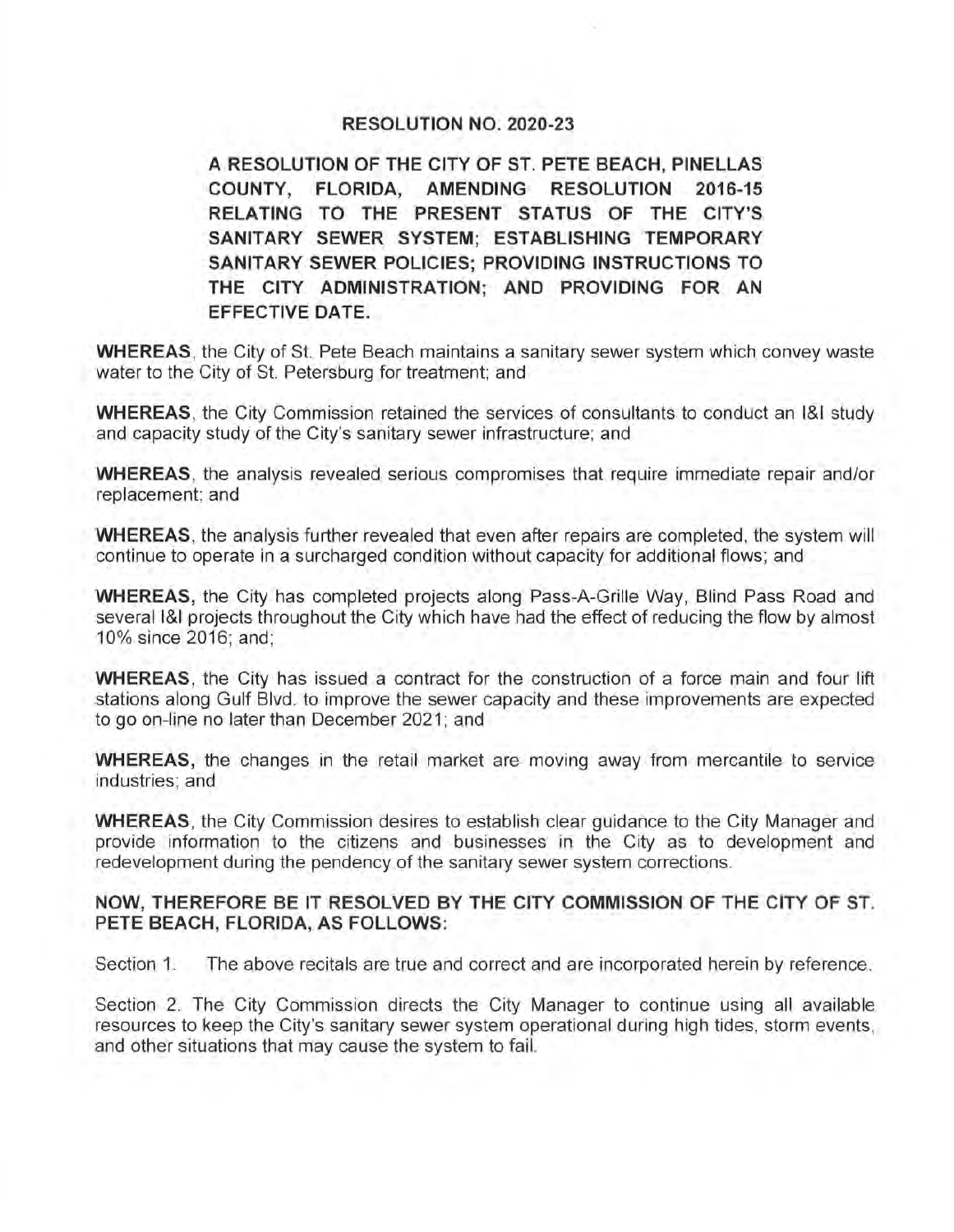Section 3. The City Commission directs the City Manager use all allocated funds to hire, with City Commission authorization as needed, engineers, contractors and the like to begin fixing and/or replacing the city's existing sanitary sewer system.

Section 4. The City Commission instructs the City Manager to inform all applicants for new development or redevelopment that the City will not authorize any such applications without an approved plan or project that will provide adequate capacity in the City's sanitary sewer system concurrent with the completion of the development or redevelopment and prior to any sanitary sewer flow being introduced into the City's system. No Certificate of Occupancy shall be issued until such time as the above described capacity is available or other methods for sewer disposal approved by the City are in place, and which will not negatively impact the City's sanitary sewer system.

Section 5. The City Commission authorizes the City Manager to consider approval of applications for new development or redevelopment that produce only "de minimis" increases or a net decrease in sanitary sewer flow into the City's sanitary sewer system. Consideration of approval shall be based upon, in part, comparing historic sanitary sewer flows from the subject property with projected sanitary sewer flows of the proposed new development or redevelopment project. "De minimis" increases will be defined as 1. the construction of a single-family home or a 2. A commercial property that adds five or less new fixtures to the sewer system in order to meet the minimum requirements of the occupancy classification and Health Department requirements. Such applications may be approved by the City Manager only after a demonstration that the new development or redevelopment does not negatively impact the current sanitary sewer system.

Section 6. In order for the City to determine sanitary sewer flow impacts on the City's sewer system, net flows and the ability to permit the proposed new development or redevelopment, all applicants must provide the City with professionally acceptable, current data and analysis, including but not limited to historic sanitary sewer flow data and calculated sanitary sewer flow for proposed new development or redevelopment projects.

Section 7. Effective Date. This resolution shall take effect immediately upon adoption.

**PASSED AND APPROVED BY THE CITY COMMISSION OF THE CITY OF ST. PETE BEACH, FLORIDA, THIS 23rd DAY OF JUNE, 2020.** 

> CITY COMMISSION, CITY OF ST. PETE BEACH, FLORIDA.

Alan Johnson, Mayor